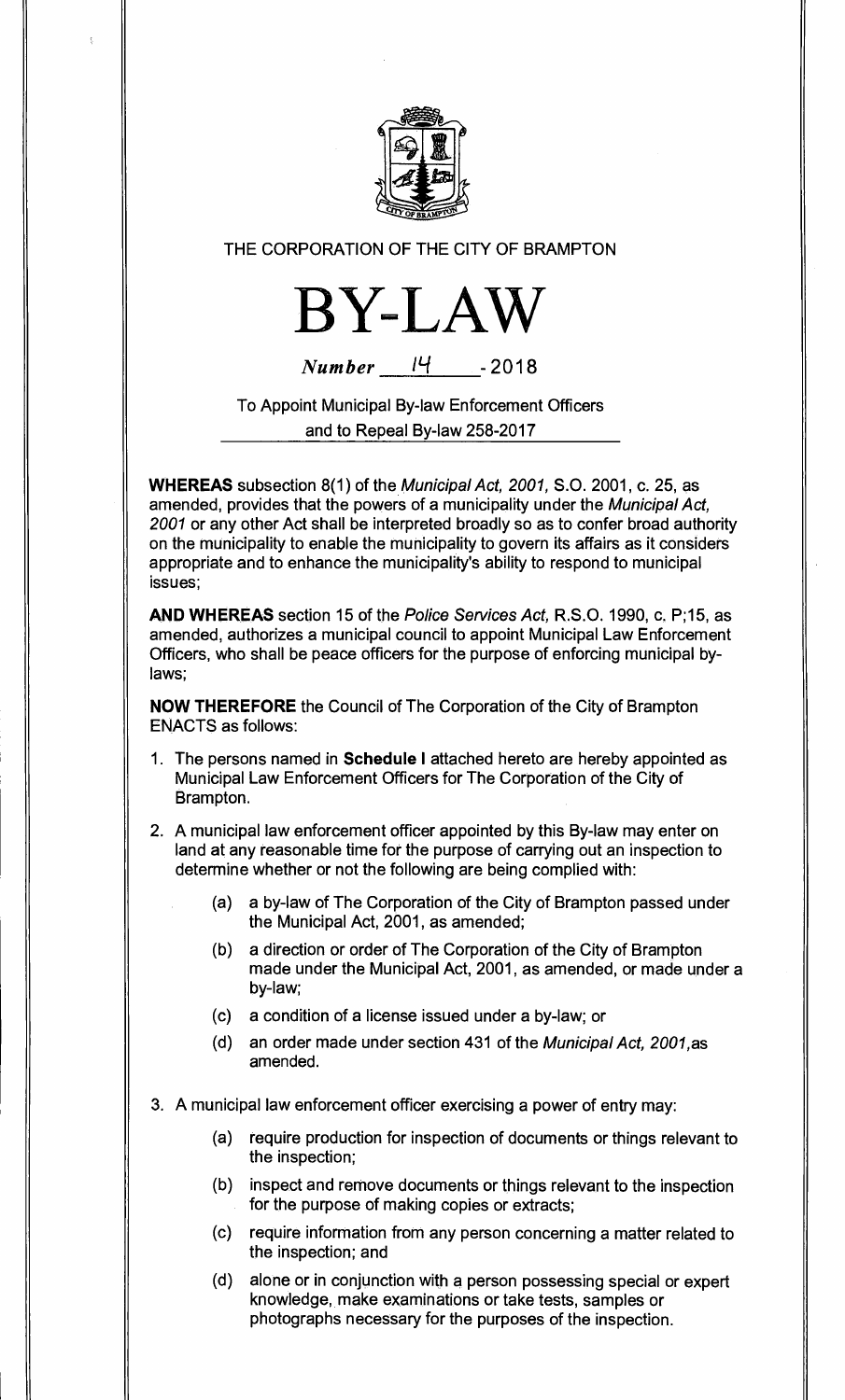$By$ -law Number 14

2018<br>2<del>017</del> -

- **4. Subject to section 5, this By-law prevails to the extent of any conflict between this By-law and any other by-law of The Corporation of the City'of Brampton.**
- **5. This by-law does not restrict any rights conferred by the** Municipal Act, 2001, **as amended, or any other Act or regulation, respecting entry to land.**
- **6. By-law 258-2017 is hereby repealed.**

**READ a FIRST, SECOND and THIRD TIME and PASSED in Open Council this 7th day of February, 2018.** 

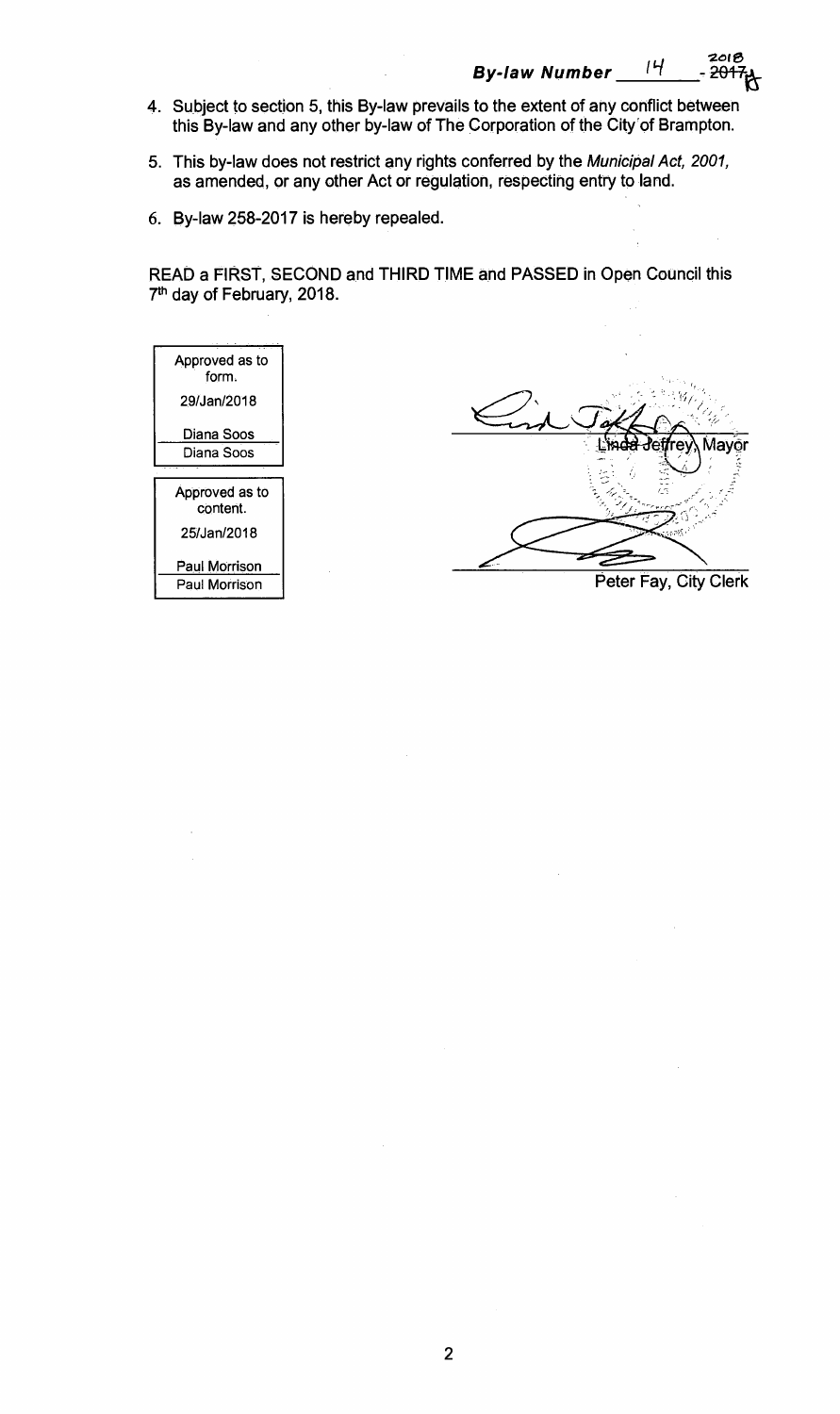#### **MUNICIPAL LAW ENFORCEMENT OFFICERS**

**Anderson, Kristie Armonas, Adam Avbar, John Azeem, Aziz Belyntsev, Nikolai Bettencourt, Andrew Bisson, James Bolton, James Brown Steve Bryson, Peter Cabral, Chelsea Capobianco, Michael Chudoba, Paul Clune, Anthony Couto, Leonor Dang, Mohit De Schryver, Denise Dhillon, Narinder Dixon, Omar Dollimore, Phillip Dosanjh, Gurprit Drope, Graham Foster, Brian Frigault, Shawn Garcia, Emanuel Gobeo, Brent Goddard, Catherine Grasby, Kim Grech, Frank Harm, Victor Holmes, Todd lacobucci, Sarah 'Hey, Konstantin Jardine, Hayley Josey, Luanne Kainth, Sukhpreet Kasiulewicz, Mario Keyes, Shane Khalid, Waseem Muhammed Kornfehl, James Labelle, Jeff Labelle, Michelle Lindegaard, Kevin MacLeod, Robert Marinella, Marianne Maurice, Jean-Pierre McMillan, W. Roy Mohammed, Richard Morrison, Paul Mulick, Michael Myers, Brian Myers, Jimmy Nybog, Victor Parhar, Mohinder Phelan, Patricia Polera, Michael Francis Prewal, Kuljeet** 

**Pytel, Kim Raposo, Christopher Roman, Bradley Russell, Jeff Santos, Sandra Sensicle, Christian Siciliano, Derek Sherman, Gord Smiley, David Smith, Kyle Tatla, Vic Toofunny, Virendra VanBelkom, Roberta Viana, Mark Walker, Dwayne Walsh, Sandra Ward, Lindsay Waterfield, Mathew Waterfield, Sabrina Watson, Kevin Wemekemp, Andrew Wyner, Michael**